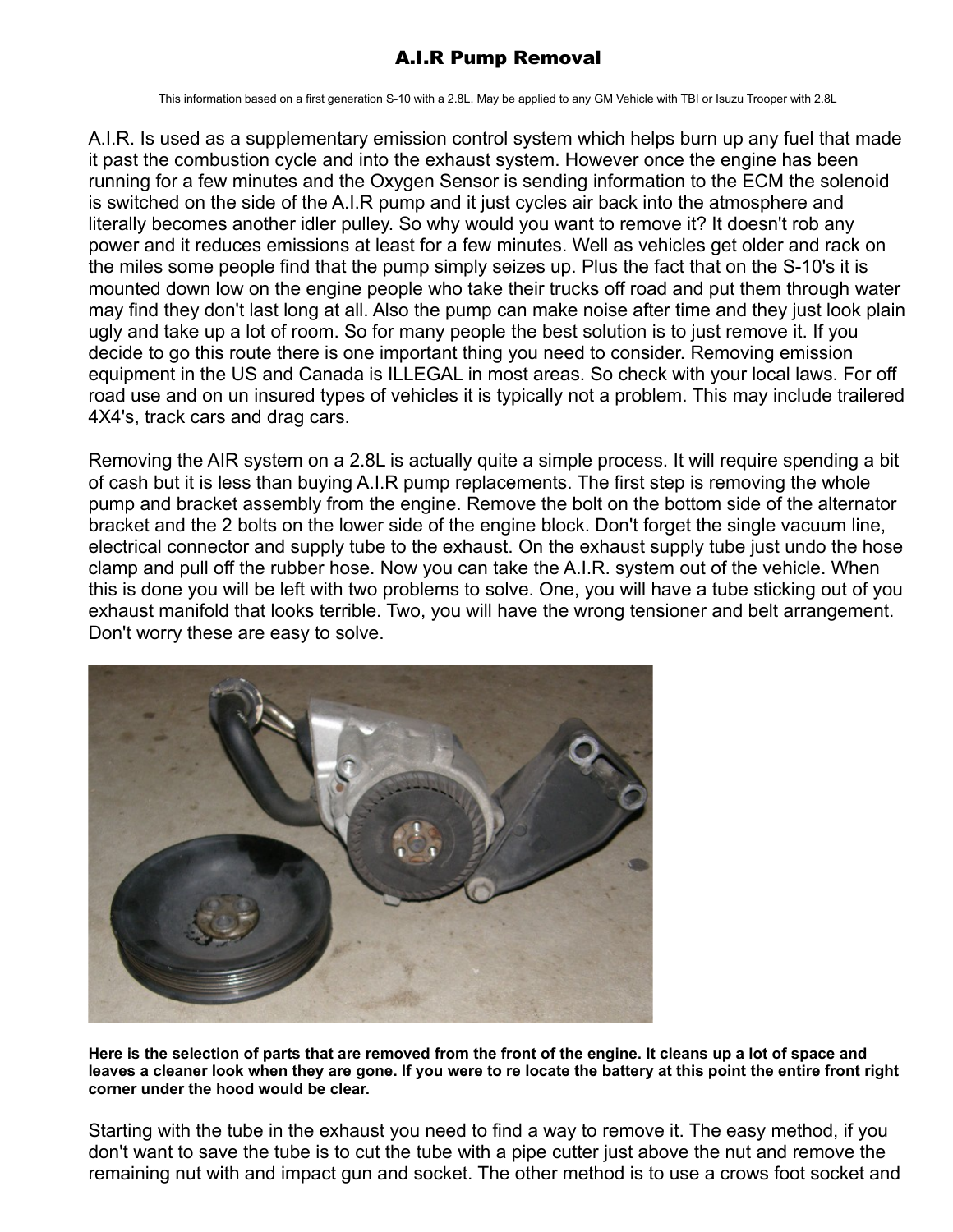a breaker bar. This piece will be hard to remove after several years of being subjected to exhaust heat. In most cases and open end wrench won't fit in the confines of an engine compartment so unless you are on an engine stand that option is out. With the fitting out you need to plug the hole. The thread is 7/8-18 which is not very common. It is used on some oil pans and on SAE Inverted Flare nuts. So the easiest thing to find is an oil pan plug from your local parts store. A hydraulic fitting shop may have the flare plug and you could use that. But the oil pan plug will be easier to find in most cases and then all you need is a 7/8" copper or brass washer to make the seal. Once you have these parts simply plug the hole in the exhaust manifold. Other solutions to this problem would be finding the passenger exhaust manifold from an Isuzu Rodeo with a 3.1L which has no A.I.R. system and so the hole in the manifold was never drilled and tapped. Or you could install a set of headers which would obviously eliminate this step.



**This is the hole in the exhaust that needs to be plugged. The threads are 7/8-18 and can be plugged with an oil pan bolt or a male SAE Inverted Flare Plug.**

**Below: Here is the plug and washer needed to plug the hole in the manifold. They can be purchased and most parts stores.**

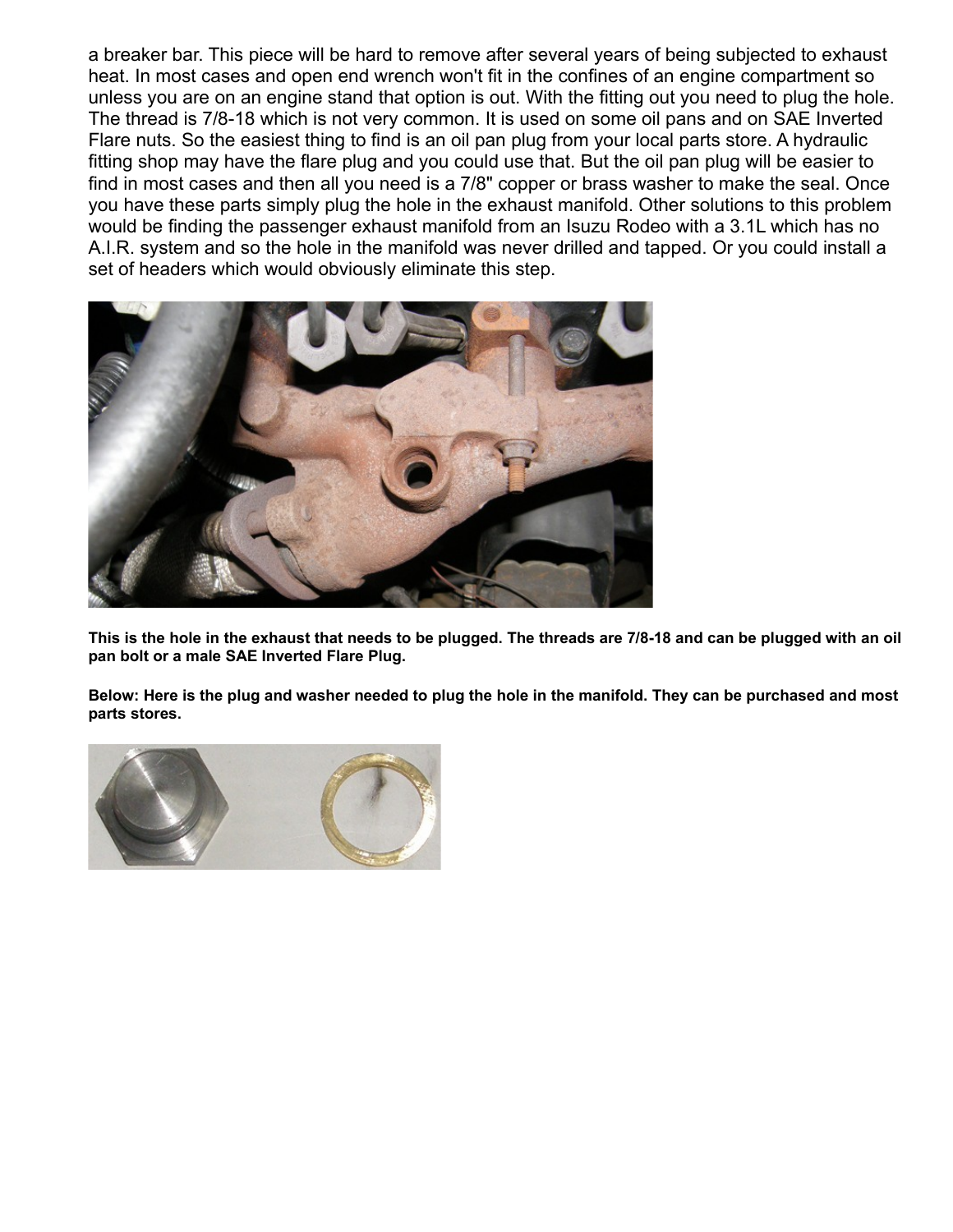

**Here is the plug and washer installed into the manifold. Make sure you clean up the rust build up on the surface where the washer seals against. Also if you need a tap to clean the threads it may be easier to tell the parts person you need to repair a 7/8-18 spark plug thread. Snap-On sells one as part number T2818 and it runs around \$25. Just make sure you vacuum out any filings that drop down.** 

Now on to the second problem. Since you have now removed one pulley from the belt system your belt will me much too long. Plus the tensioner is on the wrong angle. Do not try and just order a short belt and use the same tensioner. It does not work you will never find a belt you can actually slip on that will give you enough tension with the stock tensioner. However there are a few good solutions for this problem. One is simply buying GM tensioner 10099984 this tensioner is for an Isuzu Rodeo with a 3.1L V6. You can also drill and tap the stock tensioner and install a 1/4UNC Cap Head bolt which will create a new pin to re locate the tensioner and grind off the old pin. The new pulley will now ride on the other side of the belt and you may want to replace it with a ribbed pulley which is AC Delco part number 38009. When the tensioner is installed correctly order a serpentine belt for a 1991 Isuzu Rodeo, order weather you have A/C or Not and you will get the correct length belt. One other problem will crop up when you try and install the tensioner on a truck without A/C. Gm used a larger water pump pulley (138mm) on vehicles without A/C. This larger pulley will contact the tensioner pulley when installed so you need to create clearance by using a pulley from a truck with A/C (120mm) GM P/N 24503896. This pulley is available on Isuzu trucks with a 2.8L or 3.1L with A/C or any S-Truck with a 2.8L with A/C. If you have swapped in a 3.4L from a Camaro and kept the Camaro pump or if you have installed a Camaro water pump into your truck you will already have the right sized pulley.



**Here is the back of the tensioner. This is an aftermarket replacement for a stock 2.8L. Notice the old pin position at the right. It was relocated by drilling and taping the aluminum casting. The pin is 90 degrees to the pulley. The pin is a 1/4UNC Allen head cap screw.**